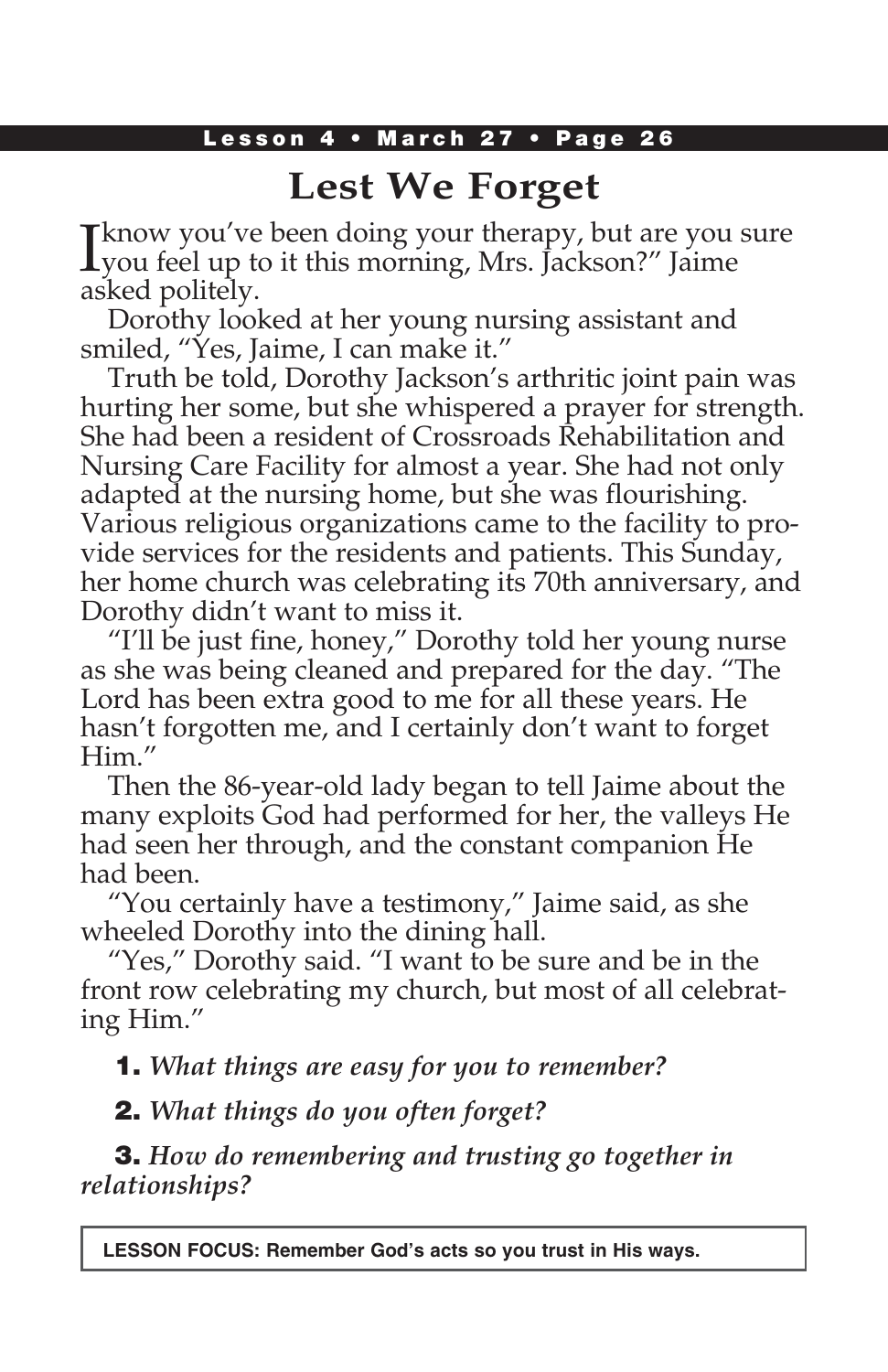## Remember God's Discipline and Provision

#### *Deuteronomy 8:1-5, KJV*

**1 All the commandments which I command thee this day shall ye observe to do, that ye may live, and multiply, and go in and possess the land which the**  LORD sware unto your fathers. **2 And thou shalt remember all the way which the Lord thy God led thee these forty years in the wilderness, to humble thee, and to prove thee, to know what was in thine heart, whether thou wouldest keep his commandments, or no.**

**3 And he humbled thee, and suffered thee to hunger, and fed thee with manna, which thou knewest not, neither did thy fathers know; that he might make thee know that man doth not live by bread only, but by every word that proceedeth out of the mouth of the LORD doth man live.**

**4 Thy raiment waxed not old upon thee, neither did thy foot swell, these forty years.**

**5 Thou shalt also consider in thine heart, that, as a man chasteneth his son, so the LORD thy God chasteneth thee.**

*Deuteronomy 8:1-5, NIV*

**1 Be careful to follow every command I am giving you today, so that you may live and increase and may enter and possess the land the**  LORD promised on oath to **your ancestors.** 

**2 Remember how the Lord your God led you all the way in the wilderness these forty years, to humble and test you in order to know what was in your heart, whether or not you would keep his commands. 3 He humbled you, causing you to hunger and then feeding you with manna, which neither you nor your ancestors had known, to teach you that man does not live on bread alone but on every word that comes from the mouth of the Lord. 4 Your clothes did not wear out and your feet did not swell during these forty years. 5 Know then in your heart that as a man disciplines his son, so the Lord your God disciplines you.**

In the earlier chapters of Deuteronomy, Moses had detailed the Israelites' wanderings in the wilderness, and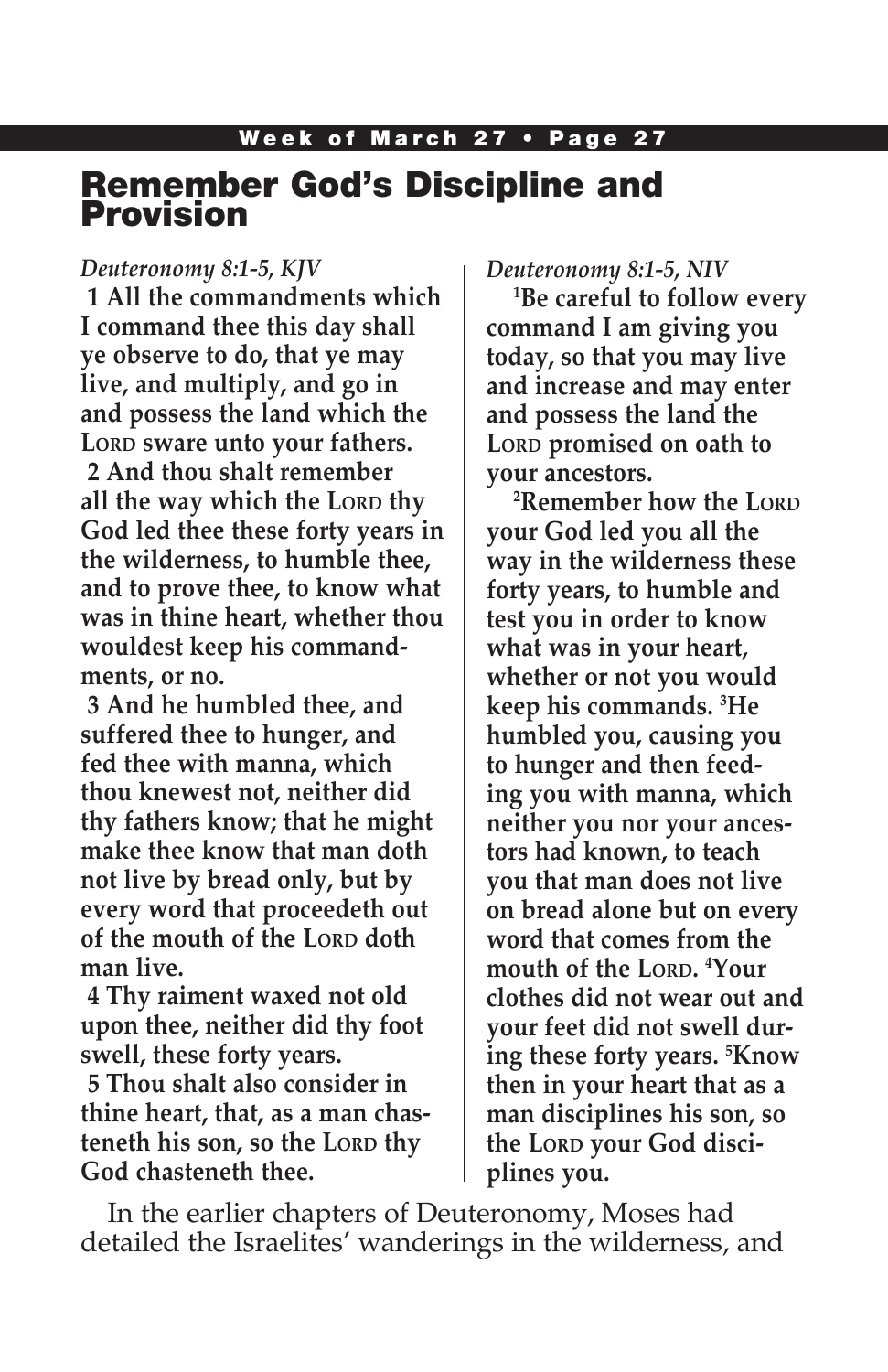#### Week of March 27 • Page 28

in Deuteronomy 7 had reiterated God's original call to drive out the nations before them—especially as it was their rebellion against this call that had caused the last 40 years of wandering. Thus, in chapter 8, Moses reminded the people to obey God's commands. Only by "follow[ing] every command" would the Israelites finally inherit all that God had promised them.

Moses also again reminded Israel why their wandering had occurred: "to humble and test you in order to know what was in your heart" (vs. 2). It wasn't that God needed to know what was in the people's hearts—they needed to know and thus be humbled into following God's ways.

Moses also reminded Israel of how God had provided food for them with manna in order to teach them that not only did they not need to worry about God's provision, but that this was not even to be their focus. The Israelites'—and our—true sustenance, instead, was to come from "every word that comes from the mouth of the Lord" (vs. 3). In addition, amazingly, "Your clothes did not wear out and your feet did not swell during these forty years" (vs. 4). God had provided for the Israelites in every way, despite their many complaints.

With that, Moses encouraged Israel to "know . . . in your heart" not only the purpose but the manner of God's discipline: "as a man disciplines his son, so the Lorp your God disciplines you" (vs. 5). This generation of Israelites could trust the discipline of a loving God who was parenting and instructing them, preparing their minds and hearts so that they could properly take care of the land God was about to bring them into.

4. *Why had Israel's wanderings occurred, according to Moses?*

5. *What had God provided Israel during their wanderings, and why?*

6. *What did Moses say was the manner of God's discipline? How did this help fulfill God's purpose?*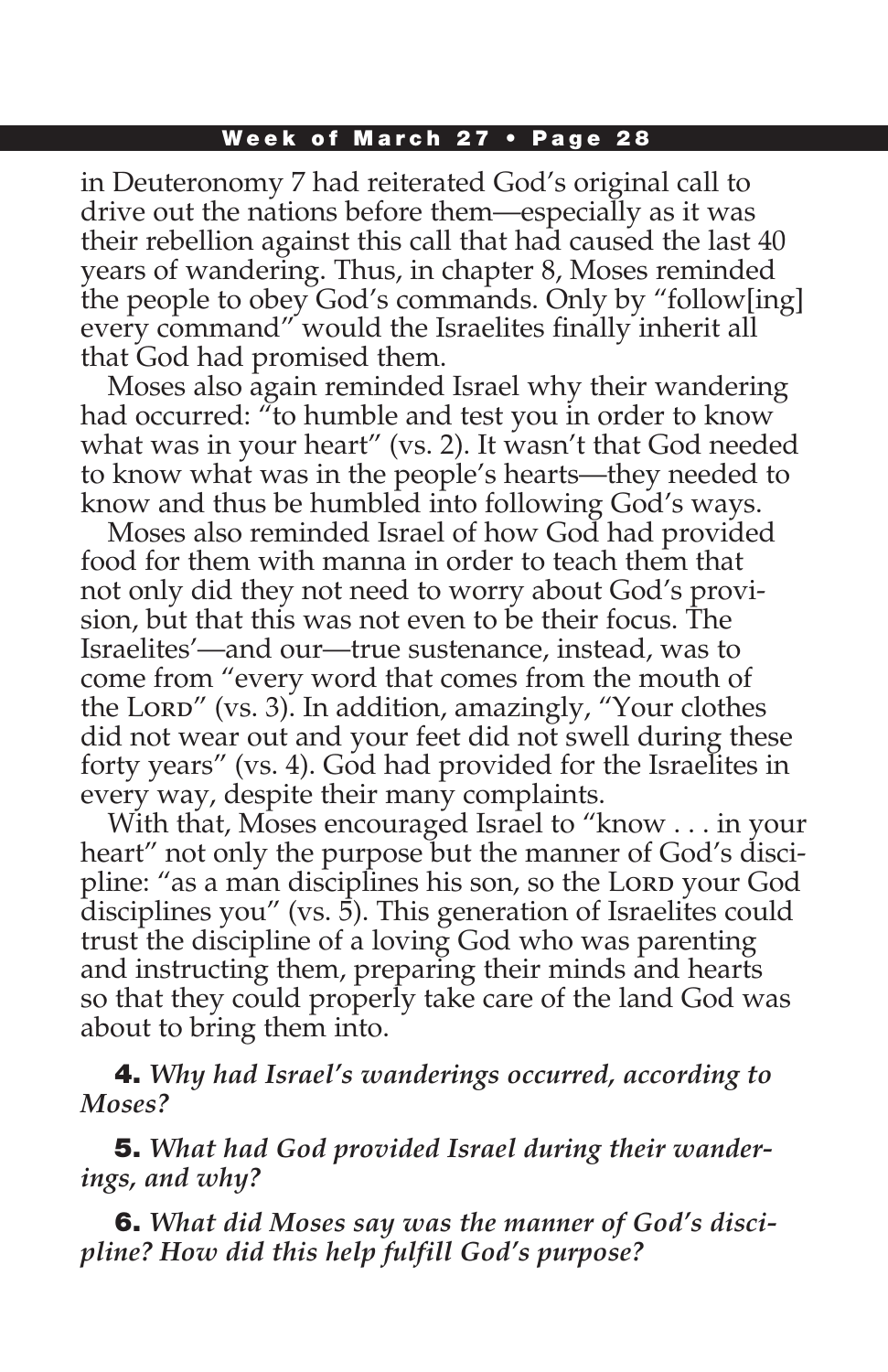### Week of March 27 • Page 29 Remember God's Commandments

#### *Deuteronomy 8:6-11, KJV*

**6 Therefore thou shalt keep the**   $commandments of the LORD thy$ **God, to walk in his ways, and to fear him.**

**7 For the Lord thy God bringeth thee into a good land, a land of brooks of water, of fountains and depths that spring out of valleys and hills;**

**8 A land of wheat, and barley, and vines, and fig trees, and pomegranates; a land of oil olive, and honey;**

**9 A land wherein thou shalt eat bread without scarceness, thou shalt not lack any thing in it; a land whose stones are iron, and out of whose hills thou mayest dig brass.**

**10 When thou hast eaten and art full, then thou shalt bless the**  LORD thy God for the good land **which he hath given thee. 11 Beware that thou forget not the Lord thy God, in not keeping his commandments, and his judgments, and his statutes, which I command thee this day.**

*Deuteronomy 8:6-11, NIV*

**6 Observe the commands of the Lord your God, walking in obedience to him and revering him. 7 For the Lord your God is bringing you into a good land—a land with brooks, streams, and deep springs gushing out into the valleys and hills; 8a land with wheat and barley, vines and fig trees, pomegranates, olive oil and honey; 9a land where bread will not be scarce and you will lack nothing; a land where the rocks are iron and you can dig copper out of the hills.**

**10When you have eaten and are satisfied, praise the Lord your God for the good land he has given you. 11Be careful that you do not forget the LORD your God, failing to observe his commands, his laws and his decrees that I am giving you this day.**

After reminding the Israelites of how God had provided for them in the wilderness, Moses called them not only to obey Him but to revere Him; they were not just to honor Him with their actions but with their hearts. They were to respond as children would to their loving father. The King James version uses the word "fear" (vs. 6) here, and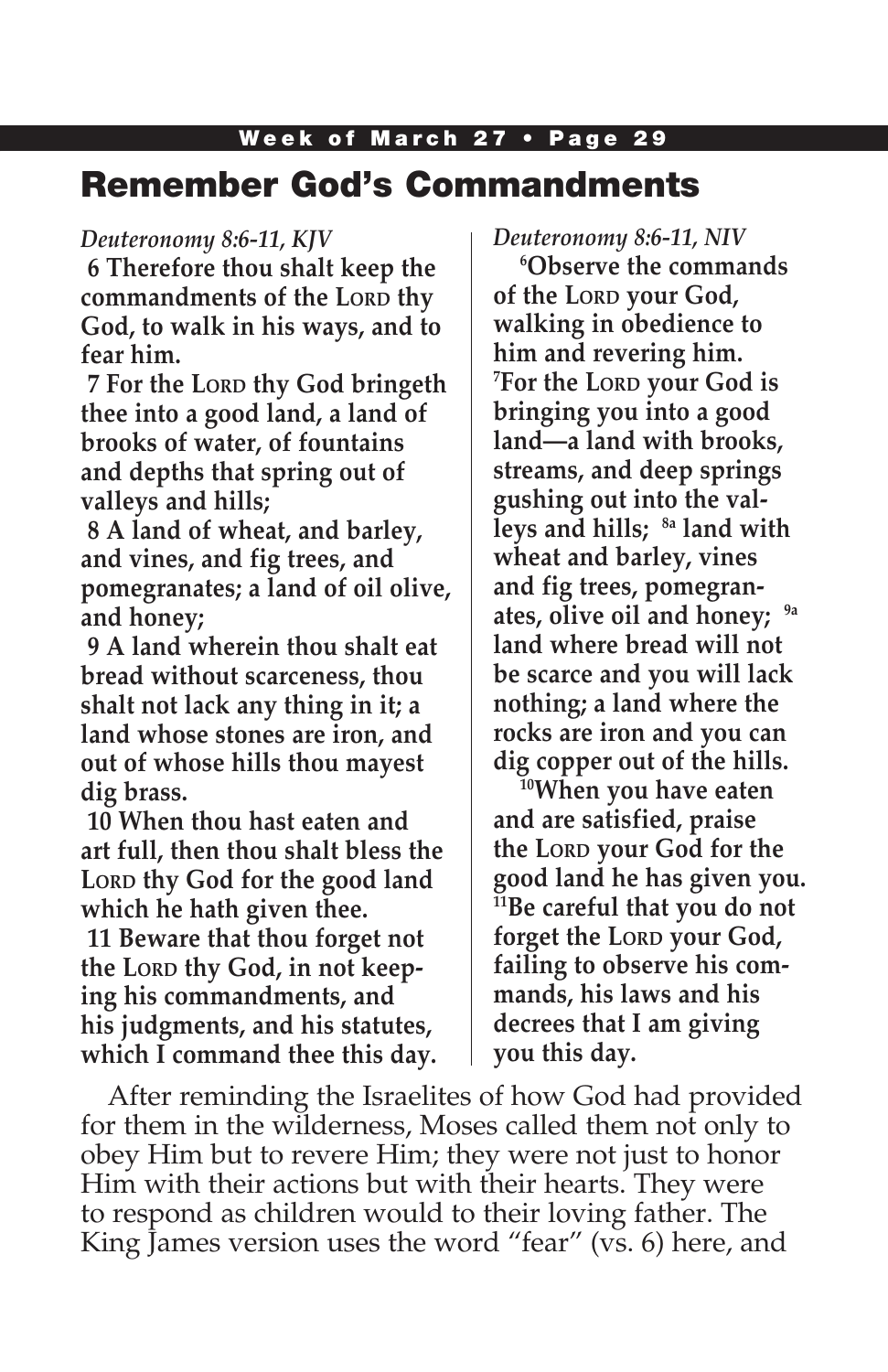#### Week of March 27 • Page 30

this too is a part of reverence; the Israelites were to have a healthy fear of God, being careful not to do anything that would disappoint or dishonor Him.

God was bringing the people "into a good land" (vs. 7), a land plentiful with water, grain, crops, fruit, oil, honey, even minerals like iron and copper. In short, it was "a land where bread will not be scarce and you will lack nothing" (vs. 9). Surely the God who was giving them all this was worthy to be revered.

And yet, Moses again reminded Israel that they did not live by bread alone: "When you have eaten and are satisfied, praise the Lorp your God for the good land he has given you" (vs. 10). The correct response to God's goodness and provision is to praise Him for it. God understood the people's tendency to depend on and believe in themselves. Thus, He used Moses to remind them of the inclination of their own hearts: "Be careful that you do not forget the Lorp your God, failing to observe his commands, his laws and his decrees that I am giving you this day" (vs. 11). Israel had been disciplined for 40 years; now their hearts would be tested by the abundance of God's provision.



*These fertile fields in the Jezreel Valley in central Israel illustrate the richness of the promised land.*

7. *What did Moses call Israel to do?*

8. *What was God about to do for Israel?*

9. *How was Israel to respond to God's goodness? What did Moses warn them not to do?*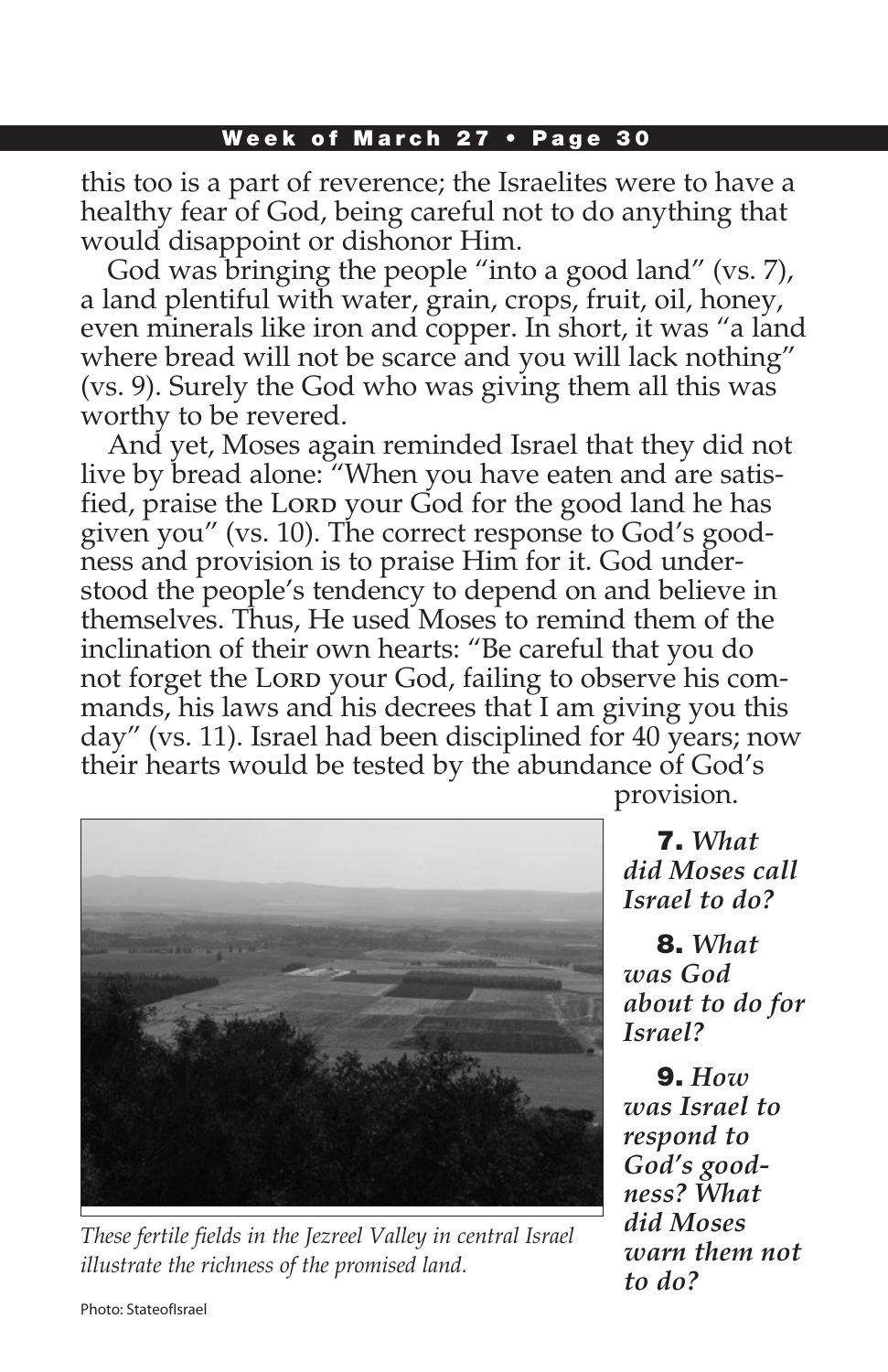### Trust in the Lord

Is it true that the more God acts in our lives, the more we are able to trust Him? Some people will emphatically say, "No!" That's because they perceive the wrongs they've suffered as coming from God. It may be because they actually don't believe in the grace of God, or it may be that they are in a low period in their relationship with God. For the Christians who joyfully say, "Yes!" to that question, however, they have become familiar with God's ways in their lives.

How do we become familiar with God's ways in our lives? It certainly isn't believing that He will grant our every request exactly as we want, nor is it believing that He is more concerned with world events than our own individual lives. In fact, there is an intimacy in our relationship with our Lord that confirms in our hearts that He truly loves us and in our minds that He always seeks our best interest in whatever He does.

Of course, humility is essential in our walk with God. In considering His ways in our lives, we must have a humble perspective and a submissive temperament, for the Lord knows far more than we do what is best for us.

Humbly keeping in mind how God has been involved in our lives affirms His trustworthiness. Confident that all the blessings that have flowed into our lives have come from Him inspires us to trust Him today even more than we have before. "Trust in the Lorp with all your heart and lean not on your own understanding; in all your ways submit to him, and he will make your paths straight" (Prov. 3:5-6).

10. *Specifically, how have you perceived the ways of God in your life?*

11. *Why does regarding God with humility help you to trust Him?*

12. *How have you learned to trust God through what He has done in your life?*